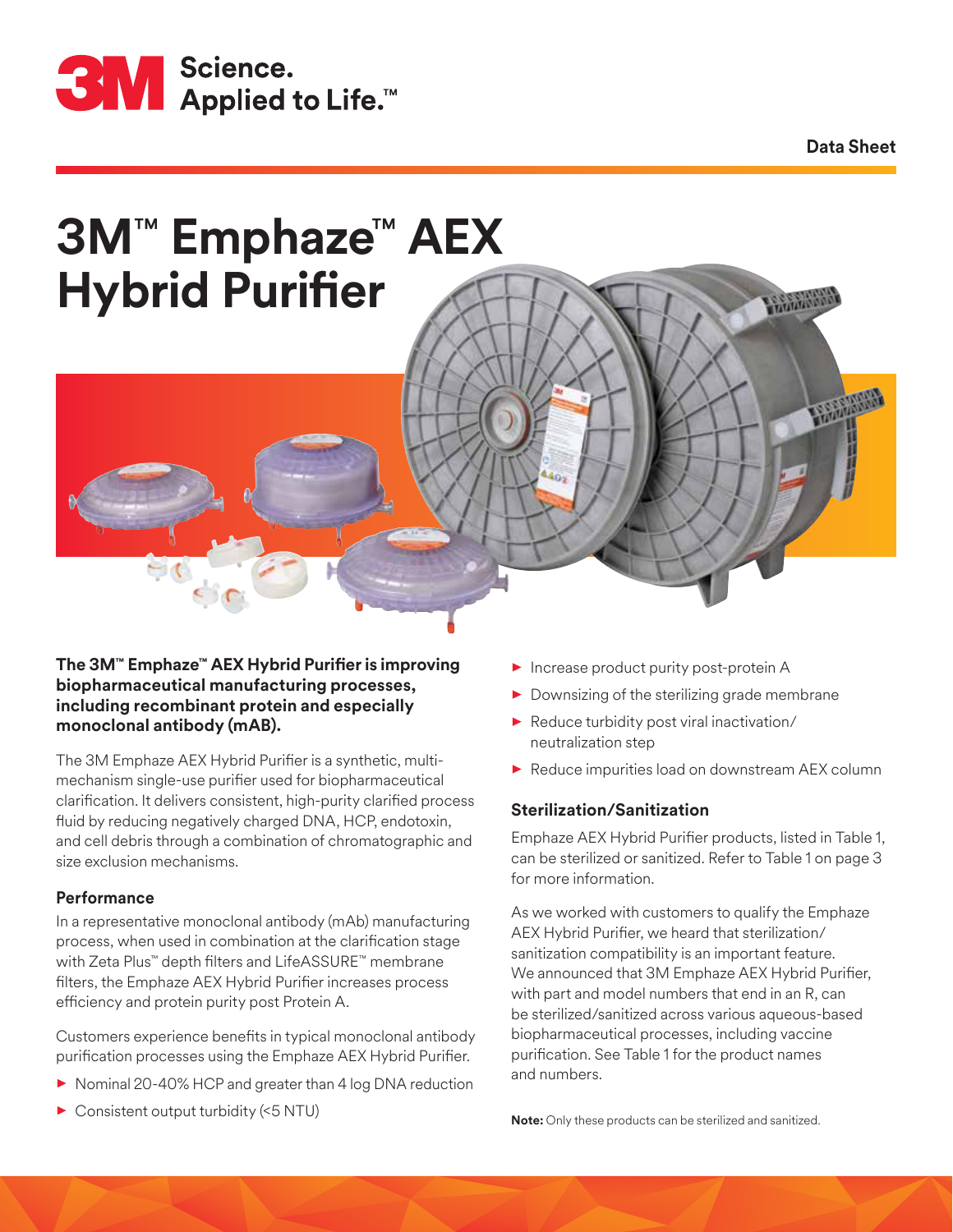

**Figure 2** Highly asymmetric 0.2µ membrane



100μm

# **Benefits**

**Layer 4**

#### **High-performance clarification**

- ▶ >4 log DNA reduction
- Consistent output turbidity (<5 NTU)
- Nominal 20-40% HCP

#### **Enables higher Protein A column performance over 3M depth filtration**

- ▶ >10x less HCP post-Protein A
- ▶ >1,000x DNA reduction post-Protein A
- >10x less residual contaminants on Protein A column

#### **Enables**

• Significant reduction in filter surface area for sterilizing filters

#### **Provides**

• >10x less HCP and DNA entering downstream AEX column

#### **Increased process efficiency**

- $\triangleright$  Simplify the process by removing multiple types of impurities in a single process step, leading to better process economics.
- The combination of 3M's Zeta Plus™ Series Depth Filter, Emphaze™ AEX Hybrid Purifier and LifeASSURE™ Membrane filters may be a compelling alternative to a centrifuge-based harvest-clarification process.

#### **Increase product purity over harvest-clarification unit operations (centrifuge + 3M depth filter or 2 stage 3M depth filters)**

 $\blacktriangleright$  Removing more impurities early in the process, the Emphaze AEX Hybrid Purifier delivers reduced DNA, HCP and cell debris load to chromatography columns.

#### **Introducing two laboratory capsules (BV0.3 and BV1)**

Small laboratory capsules (Figure 3) designed for early stage discovery and low volume clarification (~20–80mL).

#### **Figure 3**



Hybrid Purifier BV0.3

Hybrid Purifier BV1

#### **Re-introduced in September 2018, BV60 scale-up capsule**

We also heard that the scale-up capsule BV60 size is needed for process scale-up.

#### **Introduced in September 2018, sterilization and sanitizing compatibility, including 16" production capsules and manifolds**

3M™ Emphaze™ AEX Hybrid Purifier can be sanitized\* for deployment across various aqueous-based biopharmaceutical processes, including vaccine purification. The suggested protocol for caustic sanitization is 1.0M NaOH for 60 minutes (follow operating instructions).

Emphaze AEX Hybrid Purifer can be sterilized. The suggested protocol for autoclaving is at 121°C. Follow operating instructions for suggested protocol.

\*Only these products can be sanitized and sterilized. See Table 1 on the next page.



More efficient process with less turbid post Protein A elute.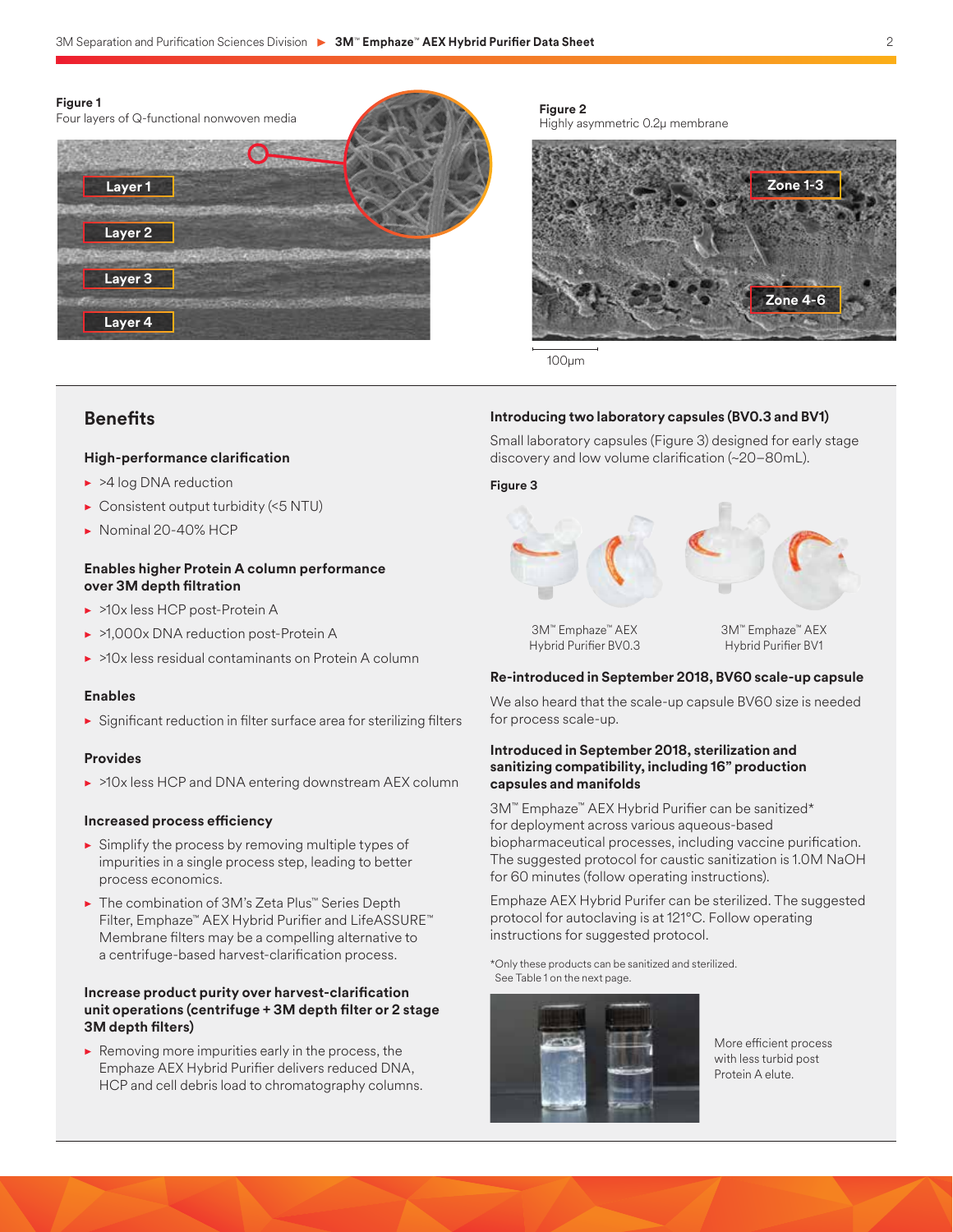## **Product Selection/Specification**

**(NOTE: R after product and model name indicates the sterilization/sanitization compatible products)**

| <b>Product Name</b>                                      |                                  | <b>BVO.3R</b>                                                                                                     | <b>BV1R</b>                                           | <b>BV8R</b>                                                                                                    |                             | <b>BV6OR</b>                                                         | <b>BV120R</b> | <b>BV360R</b>                                           | <b>BV800R</b>                                                                          | <b>BV5600R</b>                                           |
|----------------------------------------------------------|----------------------------------|-------------------------------------------------------------------------------------------------------------------|-------------------------------------------------------|----------------------------------------------------------------------------------------------------------------|-----------------------------|----------------------------------------------------------------------|---------------|---------------------------------------------------------|----------------------------------------------------------------------------------------|----------------------------------------------------------|
| <b>Model Name</b>                                        |                                  | EMP101AEX020R                                                                                                     | EMP201AEX020R                                         | EMP301AEX020R                                                                                                  | EMP303AEX020R               | EMP503AEX020R                                                        | EMP513AEX020R | EMP533AEX020R                                           | EMP710AEX020R                                                                          | EMP770AEX020R                                            |
| <b>Part Number</b>                                       |                                  | 70020346857                                                                                                       | 70020346865                                           | 70020346873                                                                                                    | 70020346881                 | 70020346899                                                          | 70020346907   | 70020346915                                             | 70020346923                                                                            | 70020346931                                              |
| <b>Global Part Number</b>                                |                                  | 7100179206                                                                                                        | 7100174193                                            | 7100158433                                                                                                     | 7100158434                  | 7100158416                                                           | 7100166976    | 7100158435                                              | 7100158436                                                                             | 7100158437                                               |
| <b>Height x Diameter</b>                                 |                                  | $4.8 \times 4.3$ cm<br>$(1.9 \times 1.7)$ in.)                                                                    | $5.9 \times 4.3$ cm<br>$(2.3 \times 1.7 \text{ in.})$ | $4.5 \times 7.7$ cm<br>$8.8 \times 7.7$ cm<br>$(1.7 \times 3.0 \text{ in.})$<br>$(3.5 \times 3.0 \text{ in.})$ |                             | $10.3 \times 21.6$ cm<br>$(4.1 \times 6.5 \text{ in.})$              |               | $15.2 \times 21.6$ cm<br>$(6.0 \times 6.5 \text{ in.})$ | $5.7 \times 45.2$ cm<br>$(2.2 \times 17.8 \text{ in.})$                                | $20.3 \times 45.2$ cm<br>$(8.0 \times 17.8 \text{ in.})$ |
| Dry Weight                                               |                                  | 9.0 <sub>g</sub>                                                                                                  | 14.5 <sub>g</sub>                                     | 71g                                                                                                            | 77g                         | 1.0 <sub>kg</sub>                                                    | 1.1kg         | 1.6kg                                                   | 3.4 <sub>kg</sub>                                                                      | 9.5kg                                                    |
| <b>Weight Wet</b><br><b>Post Blow Down</b>               |                                  | 9.5 <sub>g</sub>                                                                                                  | 16.0 <sub>g</sub>                                     | 80 <sub>g</sub>                                                                                                | 85g                         | 1.1kg                                                                | 1.2kg         | 2.1kg                                                   | 4.1kg                                                                                  | 14.2kg                                                   |
| Fill Volume <sup>1</sup>                                 |                                  | $2.0$ mL                                                                                                          | 5.5 mL                                                | 13mL                                                                                                           | 16mL                        | 0.55L                                                                | 0.55L         | 1.4L                                                    | 3.4L                                                                                   | 10.6L                                                    |
| <b>Hold up Volume</b><br>Post Blow Down <sup>2</sup>     |                                  | $0.5$ mL                                                                                                          | $1.5$ mL                                              | 9mL                                                                                                            | 9 <sub>mL</sub>             | 0.10L                                                                | 0.15L         | 0.46L                                                   | 0.70L                                                                                  | 4.7L                                                     |
| <b>Capsule Material</b>                                  |                                  | Polypropylene                                                                                                     |                                                       | Polypropylene, Glass Filled<br>Polypropylene                                                                   |                             | Polysulfone, Polypropylene,<br>Thermoplastic Elastomer, Fluorocarbon |               |                                                         | Thermoplastic Elastomer,<br>Glass Filled Polypropylene<br>Oxide, Polystyrene, Silicone |                                                          |
| Autoclave Cycle                                          | <b>Sterilization</b><br>Pre-Use  | 121°C, 30 min                                                                                                     | 121°C, 30 min                                         | 121°C, 30 min                                                                                                  |                             | 121°C, 30 min                                                        | 121°C, 30 min | 121°C, 40 min                                           | 121°C, 40 min                                                                          | 121°C, 40 min                                            |
|                                                          | <b>Sterilization</b><br>Post Use | 121°C, 40 min                                                                                                     | 121°C, 40 min                                         | 121°C, 40 min                                                                                                  |                             | 121°C, 40 min                                                        | 121°C, 40 min | 121°C, 40 min                                           | 121°C, 40 min                                                                          | 121°C, 40 min                                            |
| Alkaline Resistance                                      | Pre-Use                          | 1M NaOH soak for 1 hour at ambient temperatures followed by gravity drain to remove excess base; DO NOT BLOW DOWN |                                                       |                                                                                                                |                             |                                                                      |               |                                                         |                                                                                        |                                                          |
|                                                          | Post Use                         | Capsule soak for 1 hour with 1M NaOH or 5% NaClO (bleach)                                                         |                                                       |                                                                                                                |                             |                                                                      |               |                                                         |                                                                                        |                                                          |
| Inlet/Outlet<br><b>Connections</b>                       |                                  | Luer-Lok                                                                                                          |                                                       |                                                                                                                | 3/4 in. Sanitary Connectors |                                                                      |               |                                                         | 1-1/2 in. Sanitary Connectors                                                          |                                                          |
| Maximum Inlet<br>Pressure <sup>3</sup>                   |                                  | 3.4 bar                                                                                                           |                                                       | 2.8 bar                                                                                                        |                             | 3.1 bar                                                              |               |                                                         | 3.4 bar                                                                                |                                                          |
| <b>Maximum</b><br><b>Differential Pressure</b>           |                                  | 2.4 bar                                                                                                           |                                                       | 2.4 bar                                                                                                        |                             | 2.4 bar                                                              | 2.4 bar       | 2.4 bar                                                 | 2.4 bar                                                                                | 2.4 bar                                                  |
| <b>Maximum</b><br>Temperature                            |                                  | 40°C (104°F)                                                                                                      | 40°C (104°F)                                          | 40°C (104°F)                                                                                                   | 40°C (104°F)                | 40°C (104°F)                                                         | 40°C (104°F)  | 40°C (104°F)                                            | 40°C (104°F)                                                                           | 40°C (104°F)                                             |
| Required<br>Preconditioning<br>Flush Volume <sup>4</sup> |                                  | $6.5$ mL                                                                                                          | 22 mL                                                 | 130mL                                                                                                          |                             | 0.9L                                                                 | 1.8L          | 5.5L                                                    | 12L                                                                                    | 85L                                                      |
| <b>Recommended Use</b><br><b>Flow Rate</b>               |                                  | 0.4 mL/min                                                                                                        | 1.4 mL/min                                            | 8mL/min                                                                                                        |                             | 50mL/min                                                             | 100mL/min     | 300mL/min                                               | 680mL/min                                                                              | 4700mL/min                                               |
| <b>Storage Conditions</b>                                |                                  | Controlled indoor temperatures: 0-30°C (32-86°F) in original sealed packaging                                     |                                                       |                                                                                                                |                             |                                                                      |               |                                                         |                                                                                        |                                                          |

**Shelf Life** Shelf Life **Shelf Life** and Muslim of the 2 years from date of manufacture @ 30°C maximum storage

A full support package is available for the 3M™ Emphaze™ AEX Hybrid Purifier. This package includes Installation and Operation Instructions, Certificate of Quality or Certificate of Lot Conformance, and a Regulatory Support File.

1. Capsule Fill Volume is defined as the volume of liquid that is required to fill the capsule.

2. Post Blow-Down Hold-Up Volume is defined as the volume of the residual liquid after air/gas blow down.

- 3. Do not use this product for continuous service with compressed gasses. The use of compressed gas is permissible for integrity testing and blow down purposes.
- 4. A Preconditioning Flush is required for the product to be compliant with USP Biological Reactivity Tests, including USP <87> and <88> Class VI. The flush solution can be a buffer or 25–150mM sodium chloride solution. Refer to Installation and Operation Instructions for complete instructions on how to perform the preconditioning flush.